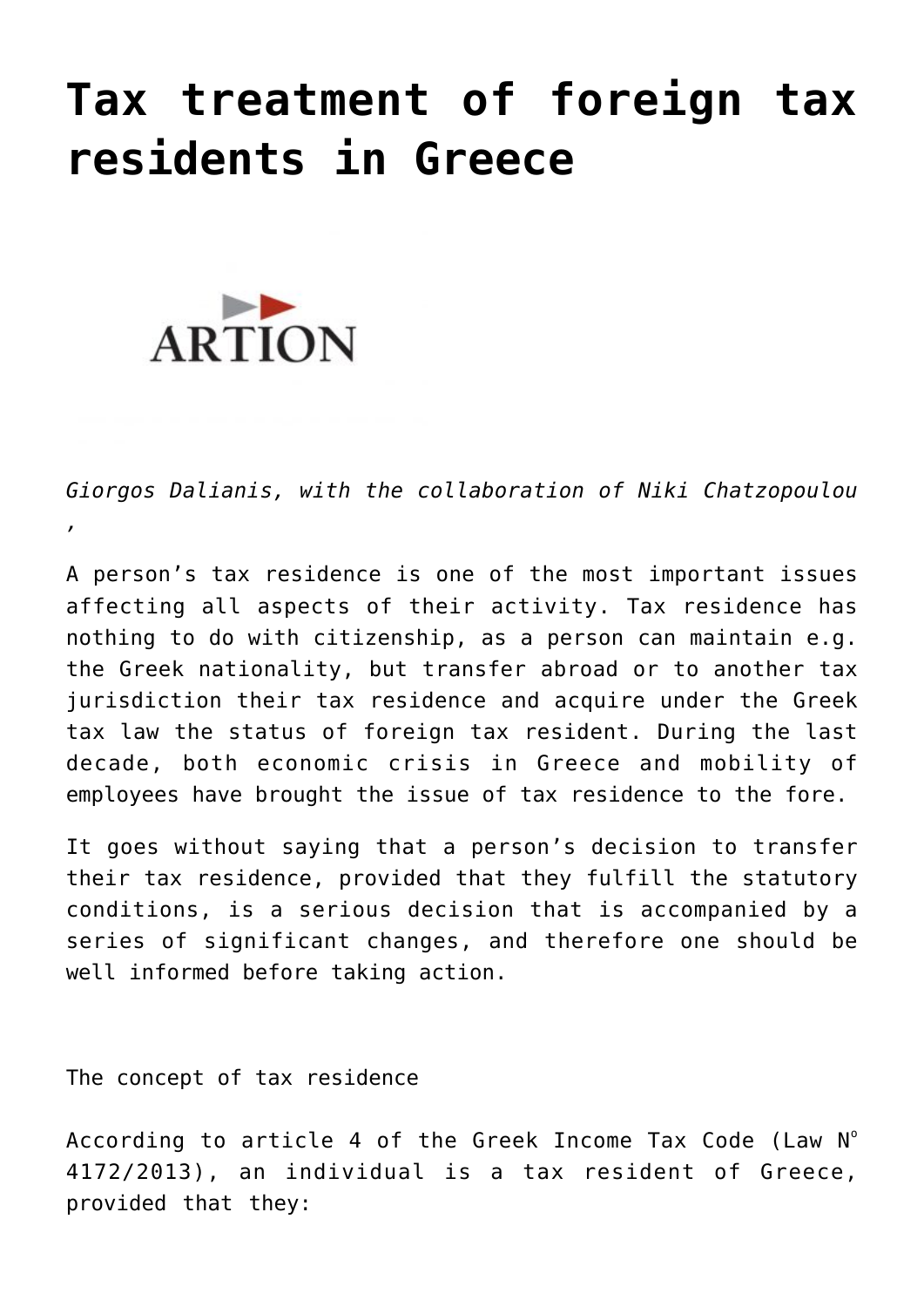1. (a) have their permanent or principal place of residence or habitual residence or the center of their vital interests, namely their personal or economic or social ties in Greece; or

(b) have the status of a consular, diplomatic or civil servant of a similar status or the status of a civil servant of Greek nationality serving abroad.

2. have a physical presence in Greece for a period of more than 183 days in any twelve-month period, uninterruptedly or with breaks.

Therefore, any person fulfilling the above conditions is not entitled to transfer their tax residence and become a foreign tax resident. In general, based on the jurisprudence of Greek Courts, it has been judged that in order to allow transfer of tax residency, the Greek Tax Administration needs to take into account all relevant aspects (economic, social, personal), without overestimating a certain aspect (e.g. personal ties, such as the residence of a person's family members). Furthermore, the center of vital interests cannot be an independent criterion for determining tax residence. (Council of State Decision No. 2105/2018, Public Authority for Tax Dispute Resolution Decision No. 10/2018).

In this context, if a taxpayer can prove that they reside on a permanent and stable basis abroad (e.g. tenancy agreement) and can provide the Greek Tax Authorities with a tax residence certificate issued by another state (or a tax residence certificate plus an employment contract or an employer certificate), then they are allowed to transfer their tax residency abroad. Only the possession of property in Greece (real estate), bank accounts in Greece or participation in the capital or administration of domestic companies in Greece will not preclude the taxpayer from transferring their tax residency abroad (q.v. Circular 1260/2014). In practice, however, Greek Tax Authorities in many cases reject the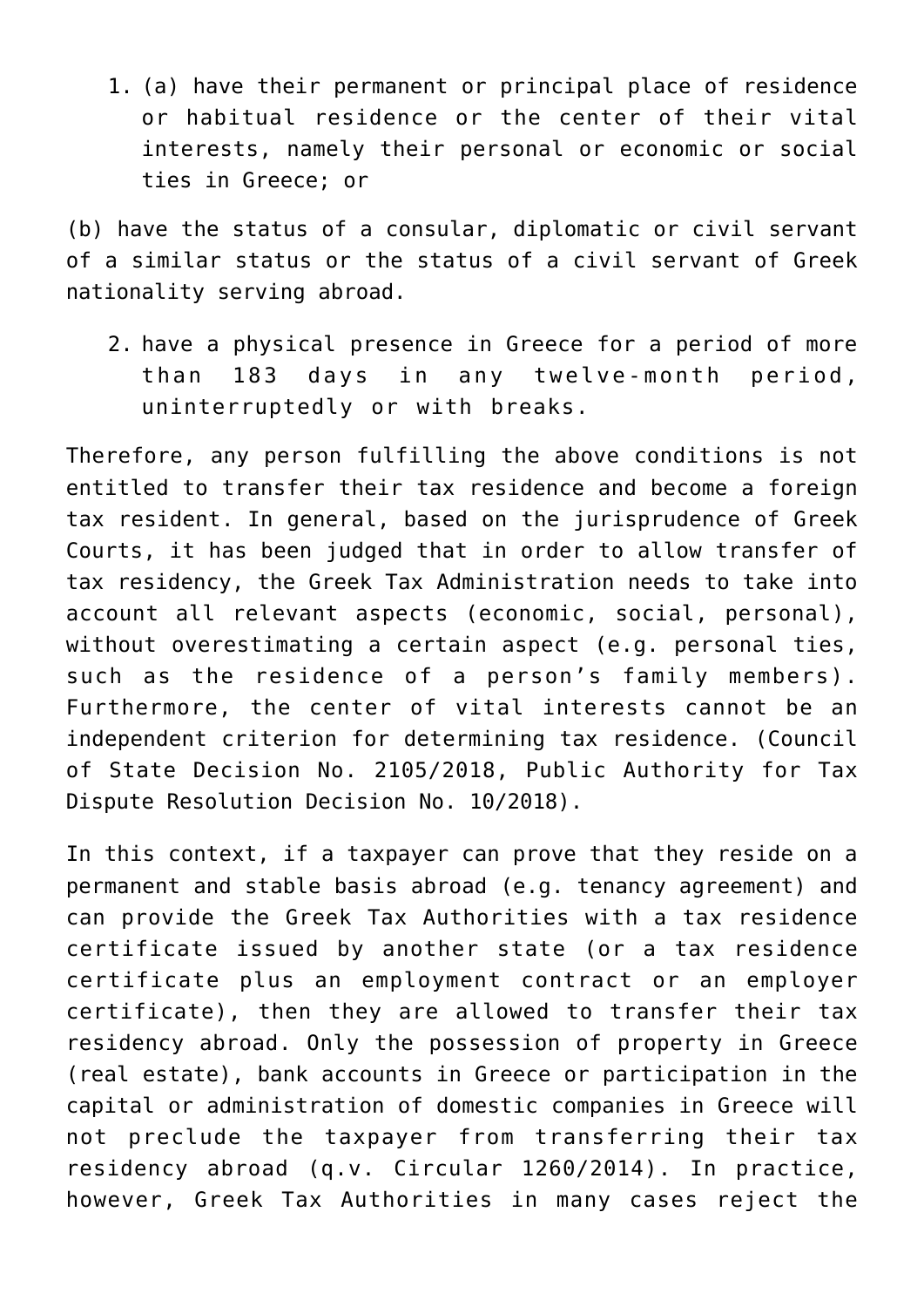transfer requests for the following reasons:

- The person holds an individual business in Greece.
- The person is a partner in a personal company in Greece.
- The person is the CEO of an S.A. in Greece.
- The person is the CEO or the sole partner of a capital company (Limited Liability Company ["EPE"] or Private Company ["IKE"]) in Greece.

In order to establish the tax liability of an individual, the Greek Tax Authority must issue a special reasoned decision as to whether that individual is domiciled in Greece, bearing, in principle, the burden of proof. (Council of State 1445/2016).

However, it should be noted that according to the  $N^{\circ}$ 1445/29.7.2018 decision of the Public Authority for Tax Dispute Resolution, it was considered that the status of a simple member of Greek Companies or the existence of an individual's personal enterprise in Greece under certain conditions did not affect the tax residence. In that case, it was taken into account that all the business transactions relating to that activity were carried out by means of a proxy and that the participation of the person in the above companies was limited to the status of a simple member without participation in the management of the company.

It should be noted that in a request for tax residence transfer, the documentation of the request accompanied by the necessary supporting documents are particularly important for the validity of the request. The reason is that if the taxpayer's request is rejected by the competent Tax Authority an administrative review of his case by the Public Authority for Tax Dispute Resolution cannot be carried out, since the Authority it is not competent to judge whether the rejection is lawful or not. Only the Council of State is competent to rule in that case (Council of the State 2105/2018), following an application for annulment. In other words, the taxpayer should directly follow the judicial route, which comes with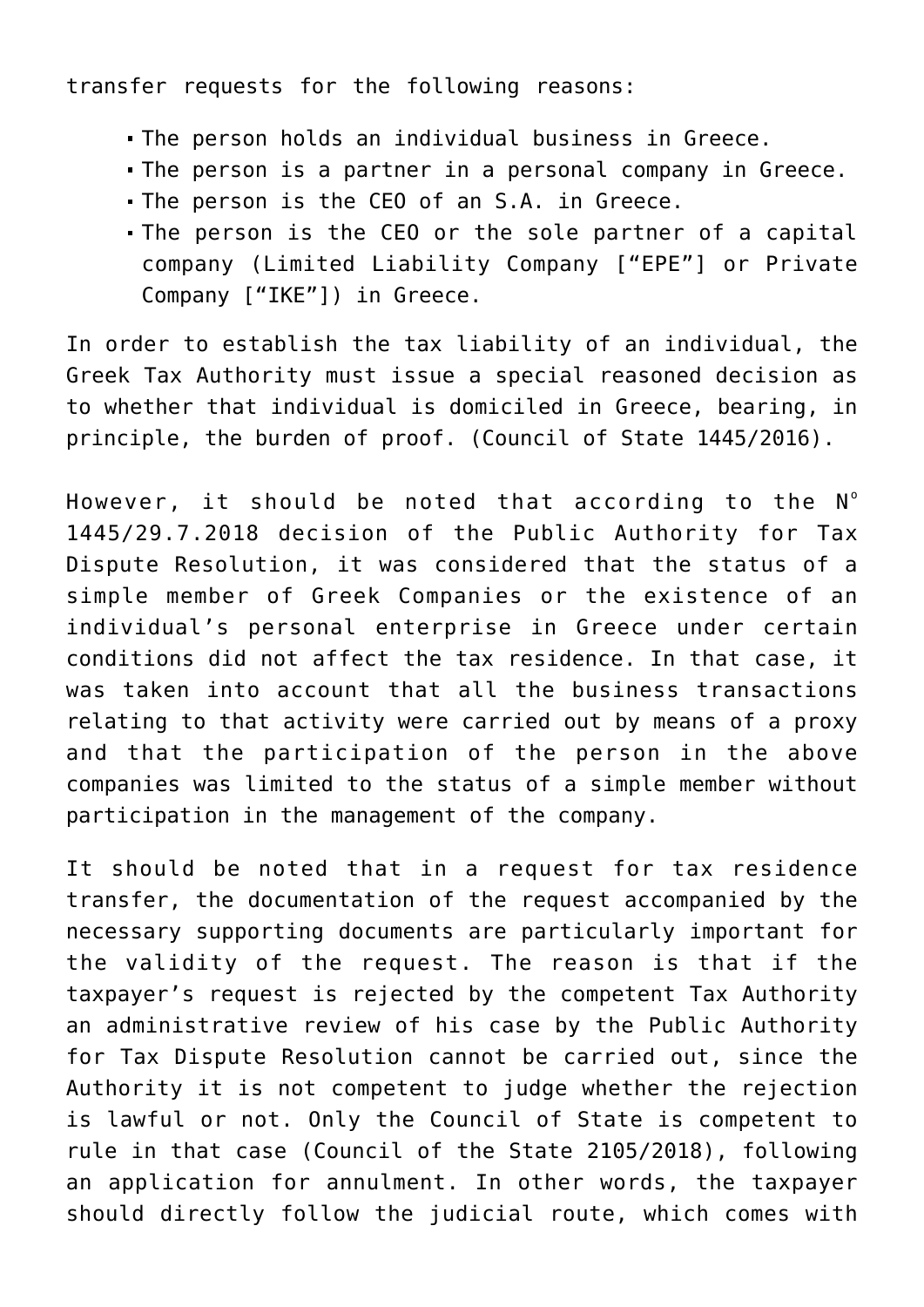additional cost and delay.

Tax treatment of foreign tax residents

Foreign tax residents are taxed in Greece only for income derived from a source or sources located in Greece.

Such income – subject to any contradiction in the applicable on a case-by-case basis Bilateral Double Taxation Convention between States – may be:

 $\rightarrow$  income from any activity in Greece

→ pensions paid by the Greek State

→ income from real estate located in Greece (e.g. rents, income from sale)

 $\rightarrow$  income from the sale of shares or shares of legal entities located in Greece from the sale of bonds or derivatives of financial products if issued by a domestic legal person entity

→ interest income provided that it is paid by a person an entity who has his its tax domicile in Greece or by a foreign enterprise having a permanent establishment in Greece.

Acquisition of assets in Greece by a foreign tax resident

In this regard, it is clear from the case-law that in the case of the acquisition of assets in Greece by a foreign tax resident, there is no presumption that the funds allocated to Greece for the acquisition of assets came from a source located in Greece. Acquisitions are also applicable to foreign residents only if they earn income in Greece (see law 4172/2013).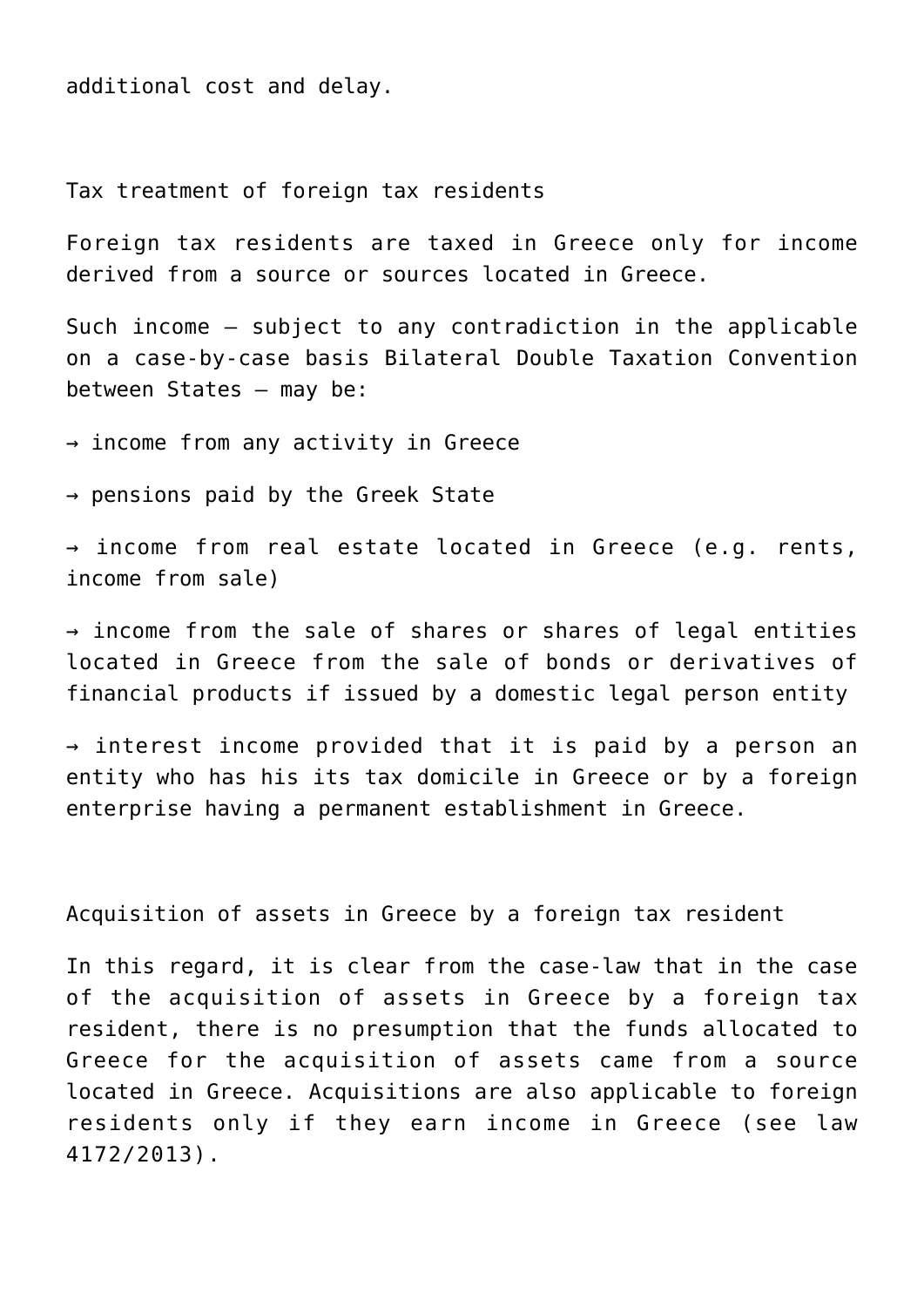Stamp duty on a loan to / from a foreign tax resident abroad

With regard to a loan agreement signed by a tax resident abroad, in a private document, not before the Greek Consular Authority, this contract is not subject to a stamp duty in Greece, unless such loan agreement gives rise to obligations that are enforceable in Greece. An obligation not enforceable in Greece exists when the payment of money (ie the product of the loan) to the debtor, on behalf of the lender, was made in Greece.

Since the product of the loan was not transferred to Greece but paid abroad, stamp duty is not charged (see also Public Authority for Tax Dispute Resolution Decision No 743/2019). It has been judged that stamp duty is required when the amount of the loan is paid by the foreign lender to a foreign bank abroad for the purpose of sending the relevant amount to Greece by bank transfer. (see Council of State Decision No 124/2014).

Foreign exchange / Repatriation of funds by a foreign tax resident

If a foreign tax resident returns to Greece and regains the status of a Greek tax resident, he may, under certain conditions, transfer the funds he holds abroad without being accountable to the tax authorities regarding the origin of the funds and without paying any taxes for those funds to the Greek State. More specifically, according to article 34 of Greek Law 4172/2013, it is not necessary to justify the acquisition of the foreign exchange introduced in Greece for foreign tax residents who have been foreign tax residents for at least three years if the introduction of foreign exchange takes place within 2 years or they have been foreign tax residents for at least five consecutive years abroad, and the currency quoted is derived from deposits in their own name or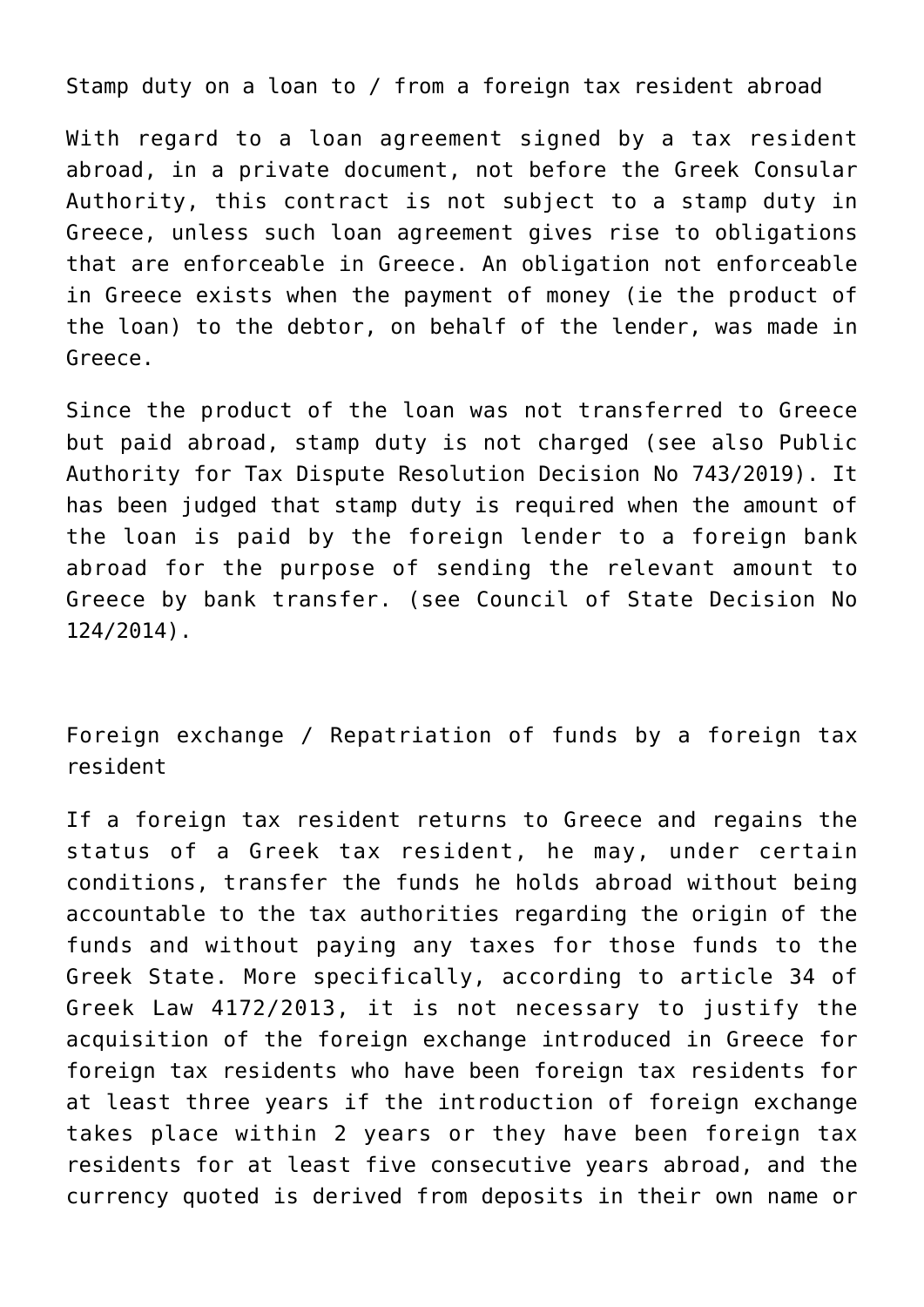in the name of their spouse in a bank account opened in a country of the EU or Greek bank branch abroad or from deposits – within 1 year of relocating to Greece if the currency has not been re-exported abroad.

In such case, a Greek tax resident who meets the above conditions may transfer the taxed income from abroad to Greece and declare it as a foreign exchange transaction without being taxed. Indeed, as we have pointed out in our previous article regarding the common bank accounts, this money can be deposited even in a joint account (with co-beneficiaries such as parents, children or spouse) without incurring any tax liability, as by itself the deposit of funds into a common bank account is not a taxable transaction.

Social Insurance of foreign tax residents for participation in companies

According to the Ministerial decision No D.15/D/619/15/2018 on the insurance contributions of members of companies and/ or managers according to the Insurance Law 4387/2016, the partners in companies of the form of personal companies or Limited Liability companies ("EPE") are compulsorily insured by the former OAEE and pay contributions according to the provisions of article 39 of Law 4387/2016. In addition, from the provisions of Article 116 (9) of Law 4072/2012 it is obligatory for the administrators of a capital company under the form of Private Company ("IKE"), as well as the partner of a single member of a Private Company (IKE) to be insured.

However, in accordance with the European Regulation (EC) 883/2004 and the Implementing Regulation (EC) 987/2009, a tax exemption may be granted to foreign residents.

Retroactive change of tax residence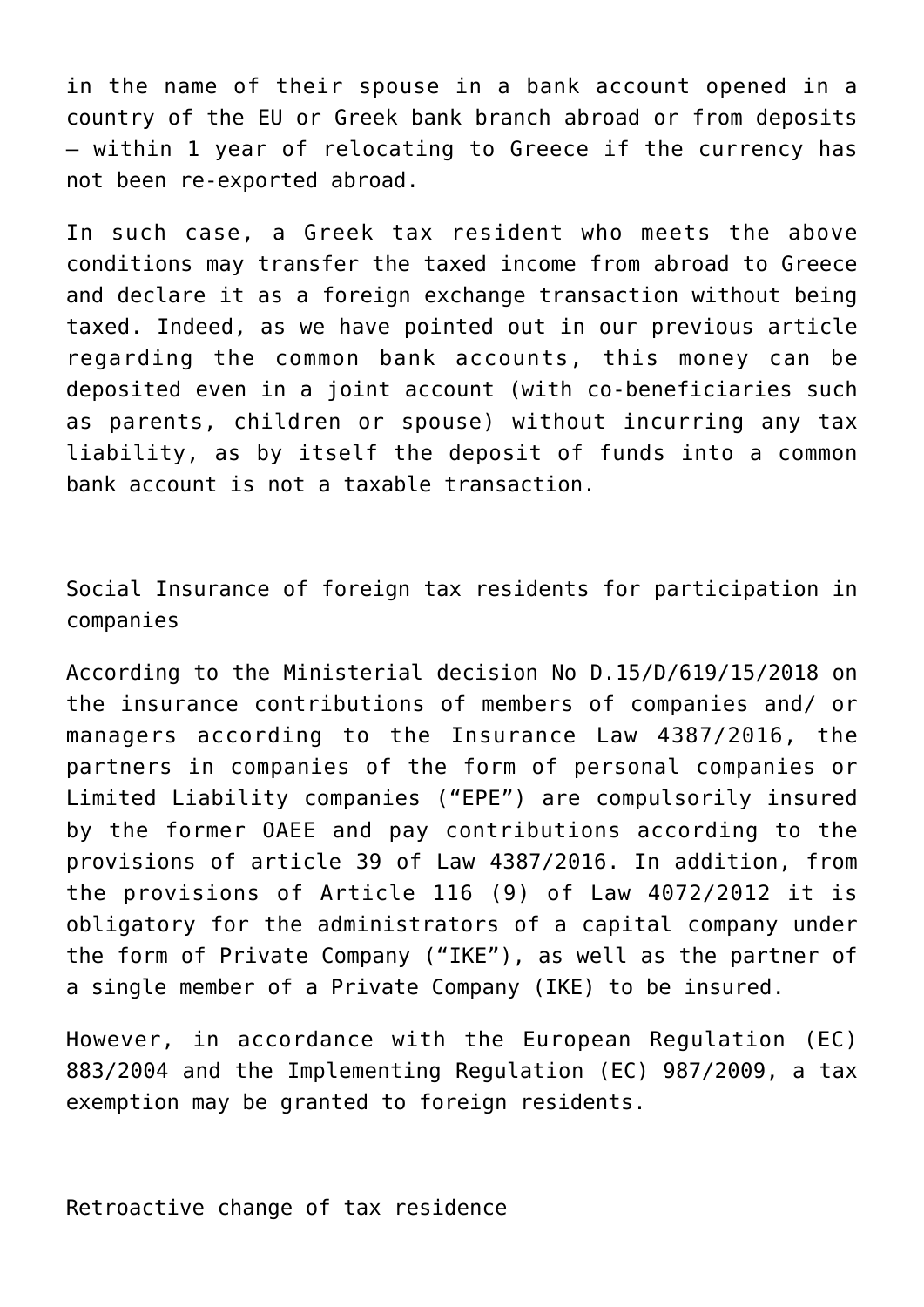Last but not least, we would like to make a special reference to the issue of retroactive change of tax residence, as it is applicable to a large number of taxpayers.

If the taxpayer has already settled abroad but failed to change their tax residence, then a retroactive change in tax residence shall take place. Example: A Greek taxpayer left Greece in 2016 and settled with his family in the United Arab Emirates to work. While he had all the prerequisites for the transfer of his tax residence, he did not transfer his tax residency, and in the tax declaration he submitted in Greece he declared only some property income from Greece. In such case, the taxpayer has the option to transfer his tax residence retrospectively from 2016 by submitting the relevant supporting documents.

In conclusion, we note that the transfer of the tax residence of a person is closely related to the tax treatment of many issues, some of which have been analyzed in this article. Unfortunately, since the tax treatment of issues relating to foreign taxpayers depends on the case-by-case Bilateral Double Taxation Convention between States, each case should be considered individually in order to ensure the accuracy of the tax treatment to be followed.

Mr. George Dalianis is Chief Executive Officer of Artion S.A.  $\&$  Founder of the Artion Group, Economist  $-$  Tax Engineer.

Ms. Niki Chatzopoulou is Attorney at Law LL.M. & Accredited Mediator, Associate of Artion S.A.

*The above text is informative and in no way substitutes for*